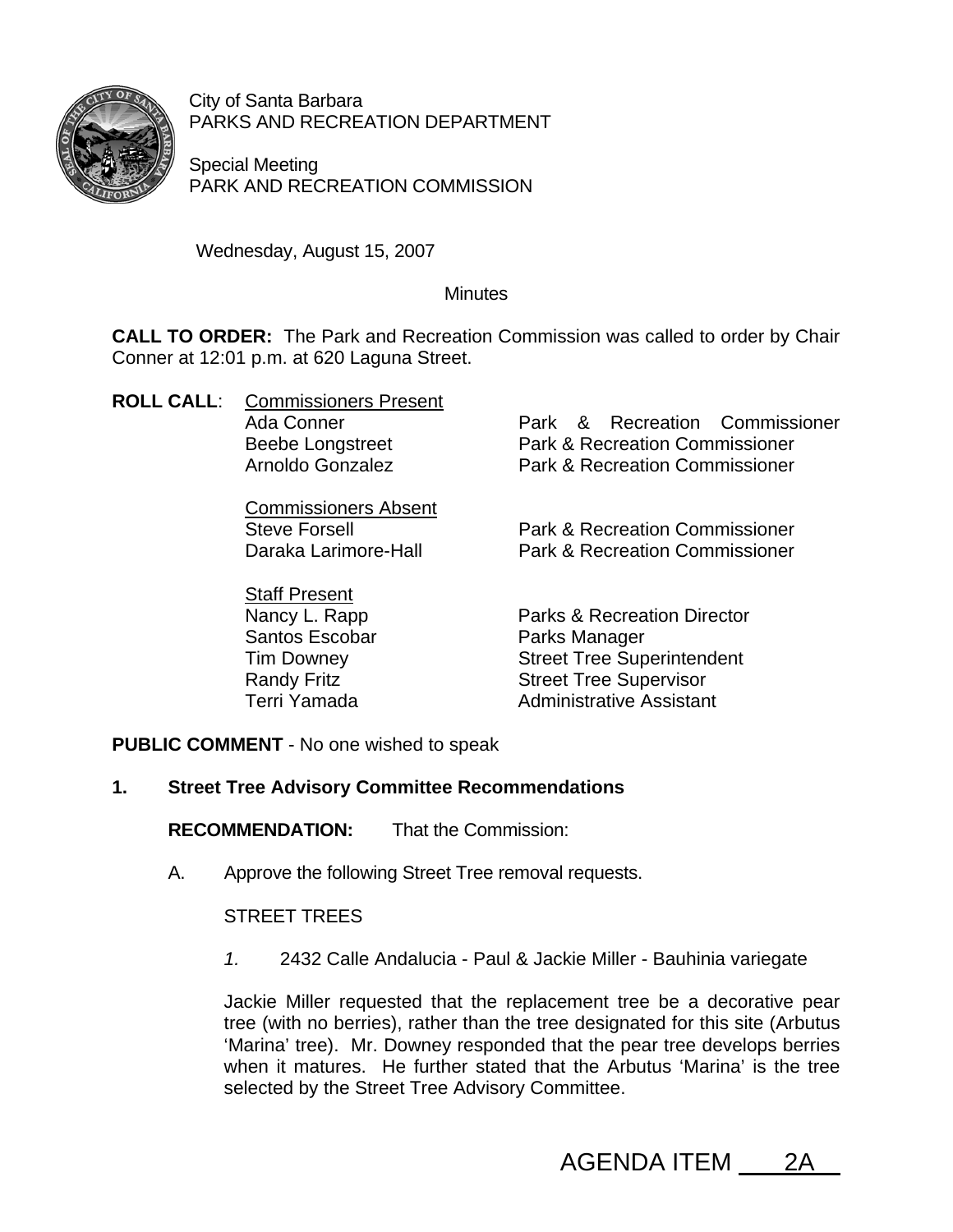**Commissioner Beebe Longstreet moved, seconded by Commissioner Arnoldo Gonzalez, and passed 3/0 that the Commission concur with the Street Tree Advisory Committee and staff recommendation to approve the request of Paul & Jackie Miller to remove the Bauhinia variegate tree located at 2432 Calle Andalucia.** 

*2.* 2433 Calle Andalucia - Ruth Malengo - *Bauhinia variegata*

**Commissioner Beebe Longstreet moved, seconded by Commissioner Arnoldo Gonzalez, and passed 3/0 that the Commission concur with the Street Tree Advisory Committee and staff recommendation to approve the request of Ruth Malengo to remove the Bauhinia variegate located at 2433 Calle Andalucia.**

B. Deny the following Street Tree removal requests.

### STREET TREES

*1.* 3331 Madrona Dr. - Richard Sesma - Harpephyllum caffrum

**Commissioner Beebe Longstreet moved, seconded by Commissioner Arnoldo Gonzalez, and passed 3/0 that the Commission concur with the Street Tree Advisory Committee and staff recommendation to deny the request of Richard Sesma to remove the Harpephyllum caffrum tree located at 3331 Madrona Dr.**

*2.* 602 Grove Ln. - Diane Kemp - Fraxinus velutina

Diane Kemp requested that this tree be removed. She felt that it was a large tree that overgrown the site, caused replacement of the sewer line, and drops a messy sap. She requested a replacement tree without such a massive root system.

Mr. Downey stated the Advisory Committee felt that this tree was a significant specimen tree for the neighborhood, and that there are measures which can prevent the roots from spreading. A root barrier can be placed where you want the roots to stop entering, i.e. before the hardscape begins and before the garage. This action should inhibit growth of the roots.

**Commissioner Beebe Longstreet moved, seconded by Commissioner Arnoldo Gonzalez, and passed 3/0 that the Commission concur with the Street Tree Advisory Committee and staff recommendation to deny the request of Diane Kemp to remove the Fraxinus velutina tree located at 602 Grove Lane.**